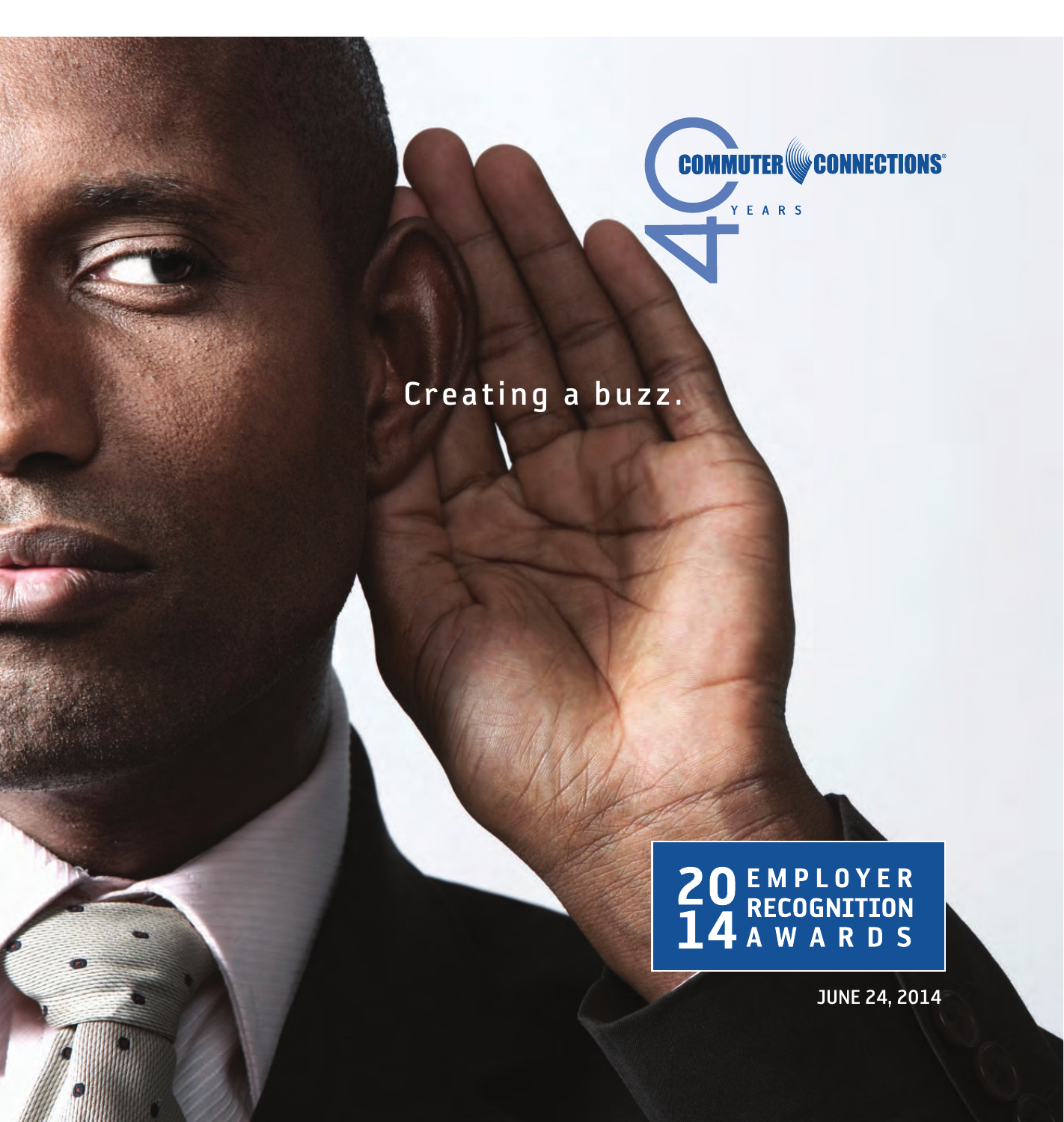

Hon. Patrick Wojahn Chair, Transportation Planning Board City of College Park Councilmember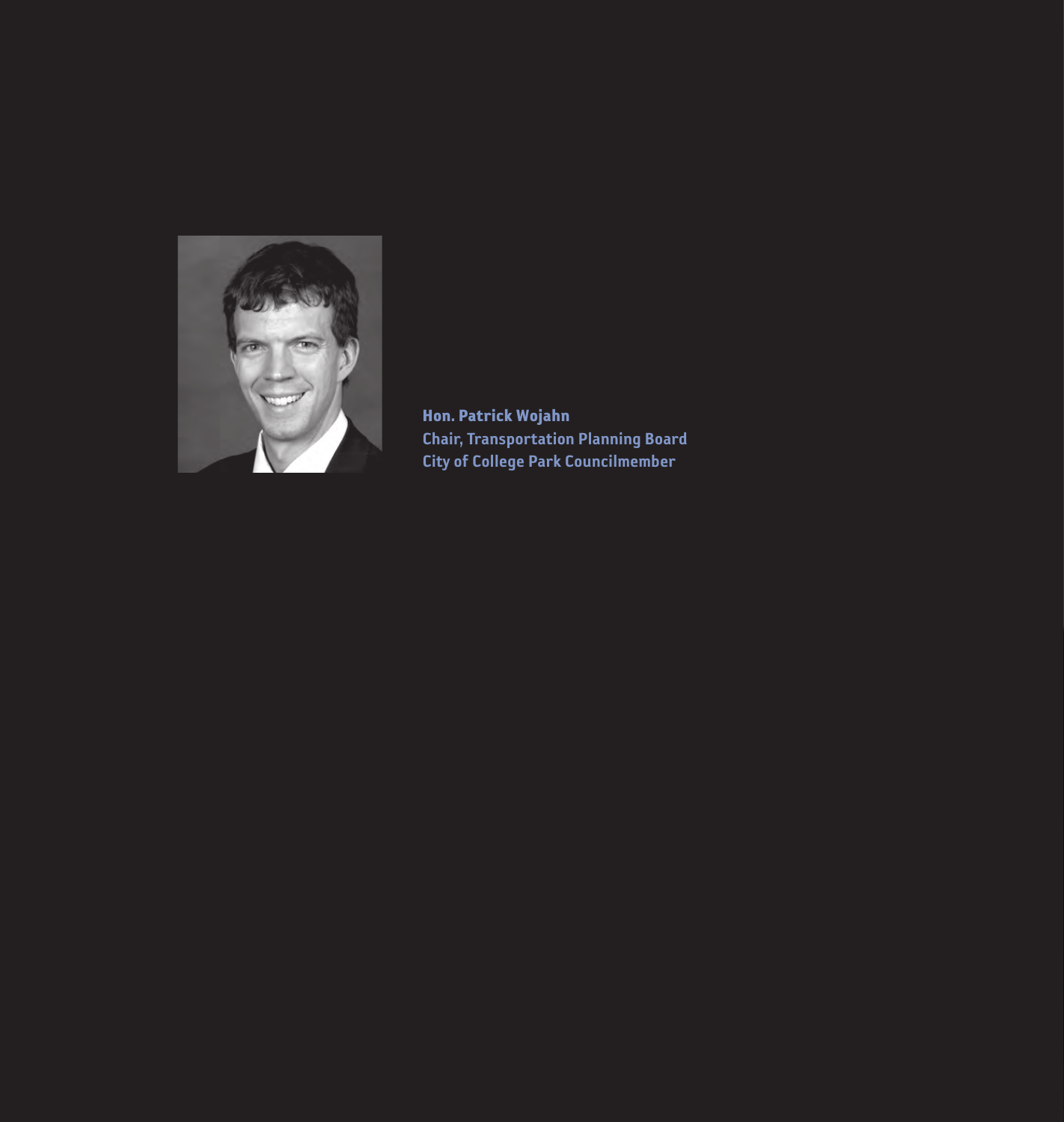The National Capital Region is a vibrant place to live, work and visit, known for its world class transit and commuter system as well as some of the nation's worst traffic congestion. The recent creation of the 495 Express Lanes, as well as projects such as the Silver Line, the Purple Line, and the Corridor Cities Transitway will help to ease some of the Washington area's traffic issues. Changing daily commuting behavior, however, will continue to be a challenge and provide an opportunity for the region.

The business community plays an integral role in shaping the commuting behavior of its employees. Many employers offer transit subsidies or pre-tax transit benefits, others encourage teleworking or reward ridesharing by providing preferred and/or free parking to people who participate in carpools and vanpools. Some also offer shower and locker amenities for bicyclists and walkers.

The employers we are honoring today demonstrate a concern about the quality of life for their employees and the region. We hope that through their example, other employers will embrace similar practices. On behalf of the National Capital Region Transportation Planning Board, I congratulate the winners of the 2014 Commuter Connections Employer Recognition Awards and thank them for their continued commitment to excellence by helping to reduce traffic congestion and improve the air we breathe.

Sincerely,

Fation & Wington

Hon. Patrick Wojahn, Transportation Planning Board Chair Councilmember, City of College Park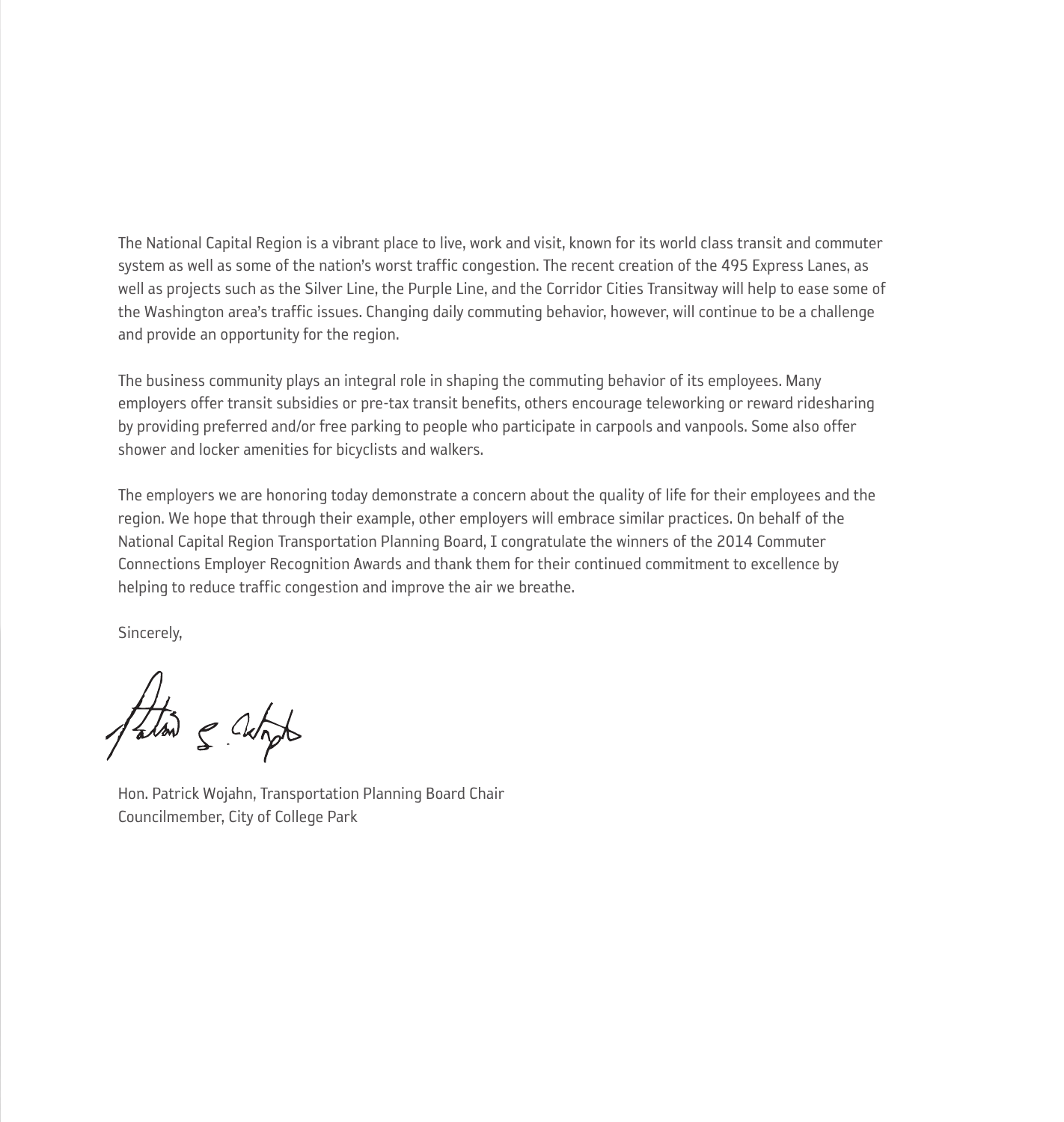Welcome to the seventeenth annual Commuter Connections Employer Recognition Awards ceremony. We are here to honor a select group of employers whose exemplary commuter programs are helping to improve traffic congestion and air quality within the Washington metropolitan region.

Employers who support transportation alternatives such as ridesharing, bicycling, public transit and teleworking create a better quality of life for their employees. The Commuter Connections Employer Services program offers a comprehensive region-wide transportation network dedicated to helping employers set up and expand commuter benefits for their employees. These programs help employers attract and retain a quality workforce, improve their bottom line and help them gain Leadership in Energy & Environmental Design (LEED) certification credits.

Please join me in congratulating the recipients of the 2014 Employer Recognition Awards who have worked hard in dedicating resources to meet the commuting challenges of their employees. They are shining examples to other organizations within the region.

Sincerely,

føllef Wallk

Holly Morello, Commuter Connections Chair Transportation Demand Management Specialist Potomac and Rappahannock Transportation Commission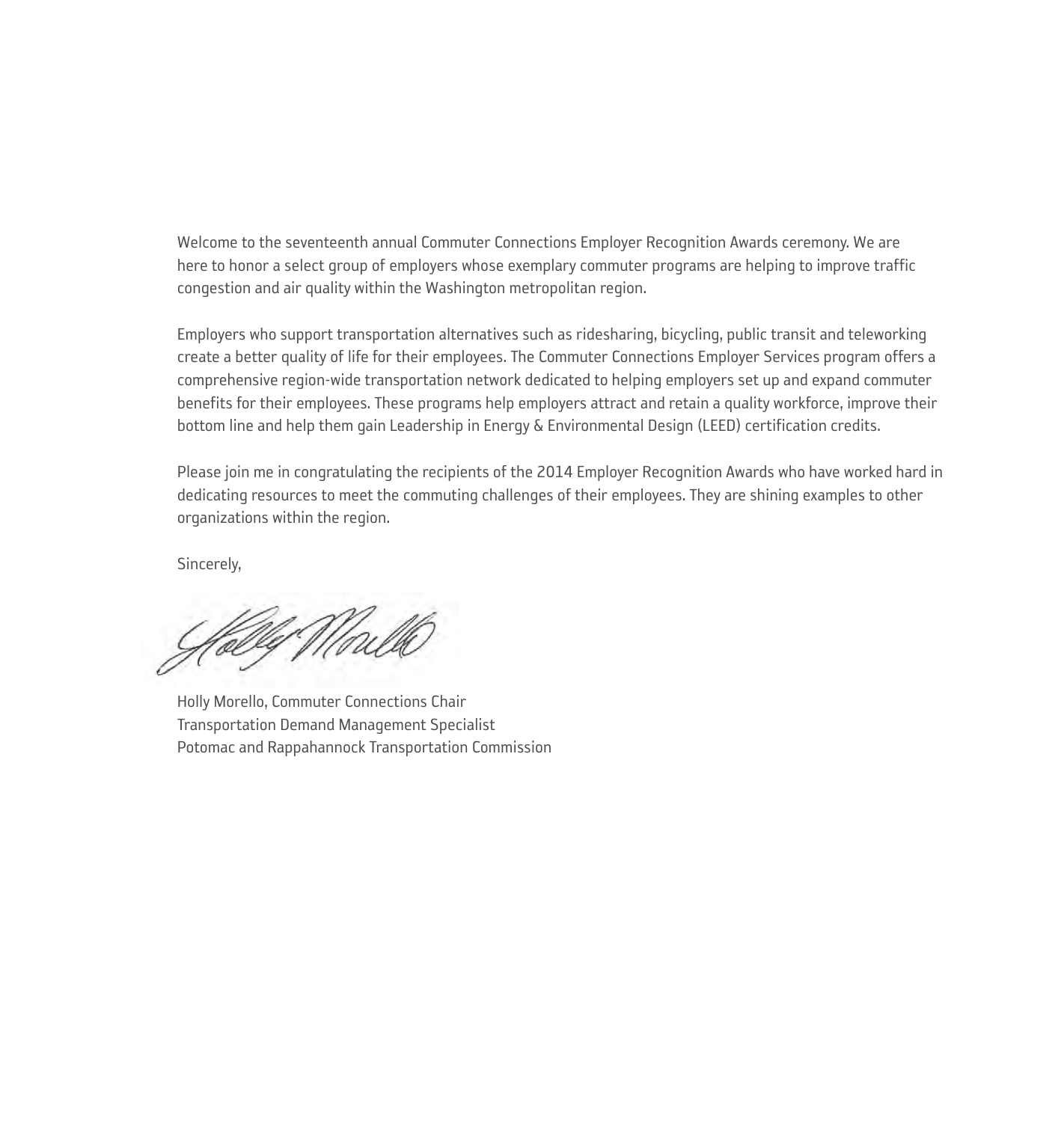

Holly Morello Chair, Commuter Connections Transportation Demand Management Specialist Potomac and Rappahannock Transportation Commission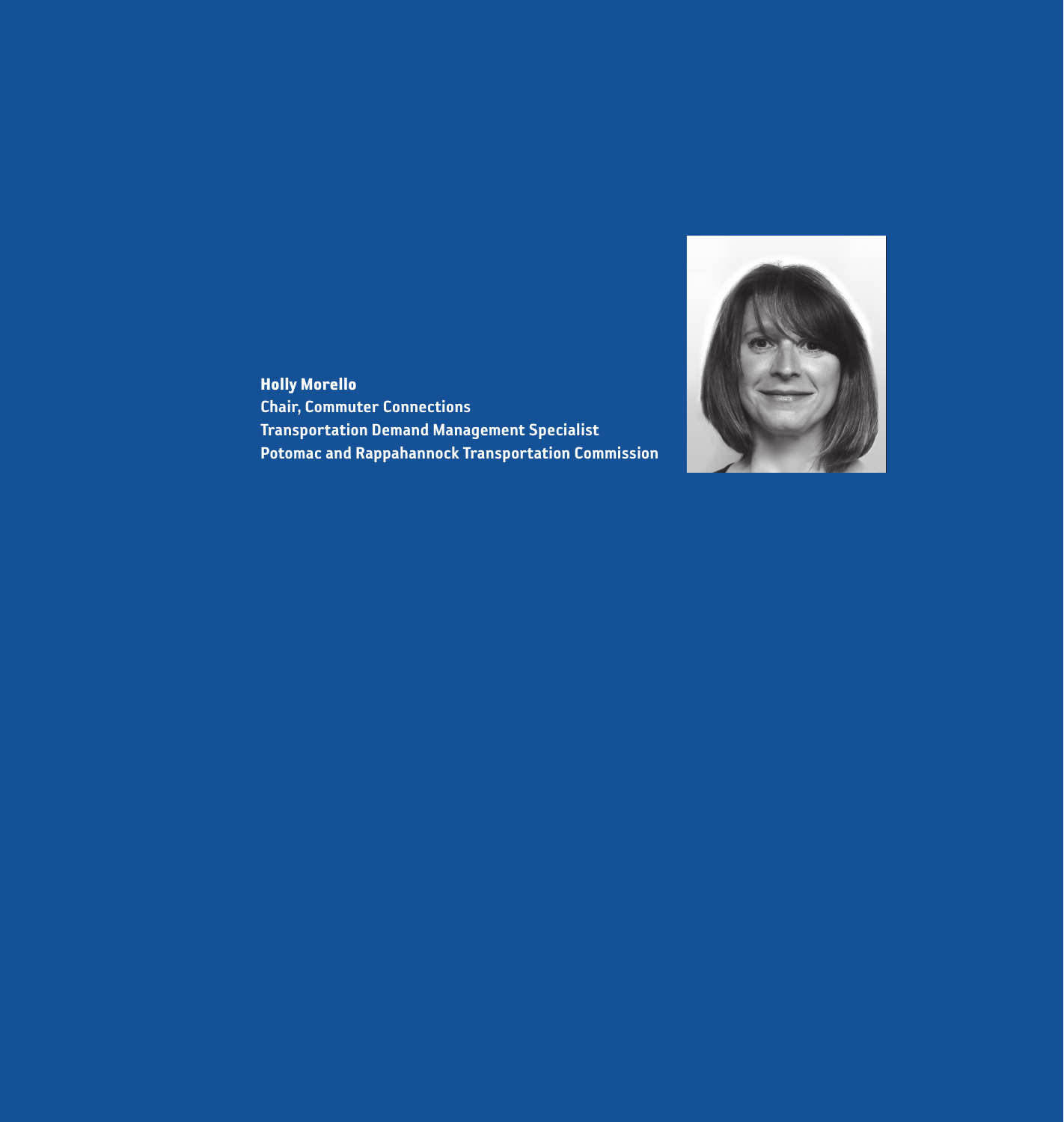#### The 2014 Employer Recognition Awards

The Commuter Connections Annual Employer Recognition Awards Program acknowledges employers who have voluntarily initiated programs that facilitate the use of alternative commuting methods such as transit, teleworking, carpooling/vanpooling and bicycling. These methods help to mitigate traffic congestion and provide for cleaner air through reduced auto emissions.

Eligible employer programs include those that marketed alternative commuting options, initiated a successful telework program, or provided incentives that make using alternative transportation modes easier and more attractive than driving alone. Applicants are evaluated by a Selection Committee and winners are chosen for their ability to offer measurable commuter benefits that reduce automobile fuel consumption and emissions, through fewer vehicle trips, and miles traveled. In addition, winners are selected for their altruistic policies that have improved the lives of their employees and the region.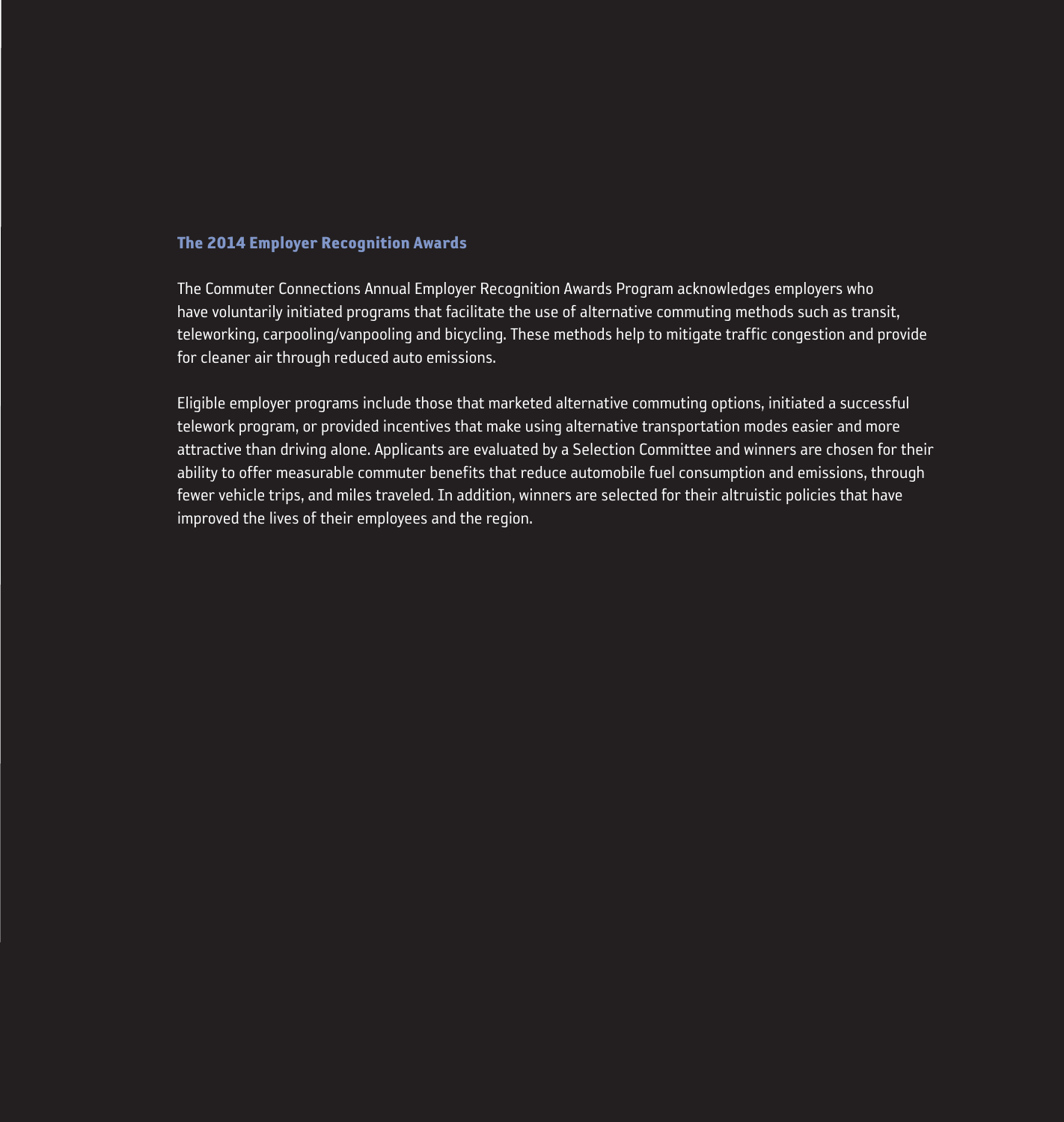#### **Incentives**

Commuter incentives reward and encourage employees for taking alternative means of commuting. They also help to attract and retain employees. Incentives and commuter benefits can come in many forms such as transit and vanpool subsidies, pre-tax transit and vanpool passes and preferred or discounted parking for carpools and vanpools. Other incentives might include offering flex-time schedules or the provision of facilities and equipment such as showers and lockers for those who bike or walk to work, on-site amenities, free shuttle service or laptops for teleworkers.

#### Marketing

Promoting the merits of ridesharing, transit and teleworking within a company is an essential part of a successful commuter program. Companies who educate and advocate alternative commuting options enjoy high employee participation rates in such methods. With knowledge of the available choices, employees are empowered to make well-informed decisions about better and smarter ways to get to work. They arrive less stressed and more able to start their productive day. Marketing of commuter information and available benefits clearly serves as an influential aspect behind helping to change commuter drive-alone patterns.

#### **Teleworking**

Teleworking at home, or at a local telework center, allows employees to dramatically reduce or completely eliminate the time and money spent commuting to-and-from work, one or more days per week. For employers, savings may come in the form of reduced overhead such as office space costs and parking. In addition, teleworking provides for lower absenteeism, higher productivity and helps businesses attract and retain qualified employees.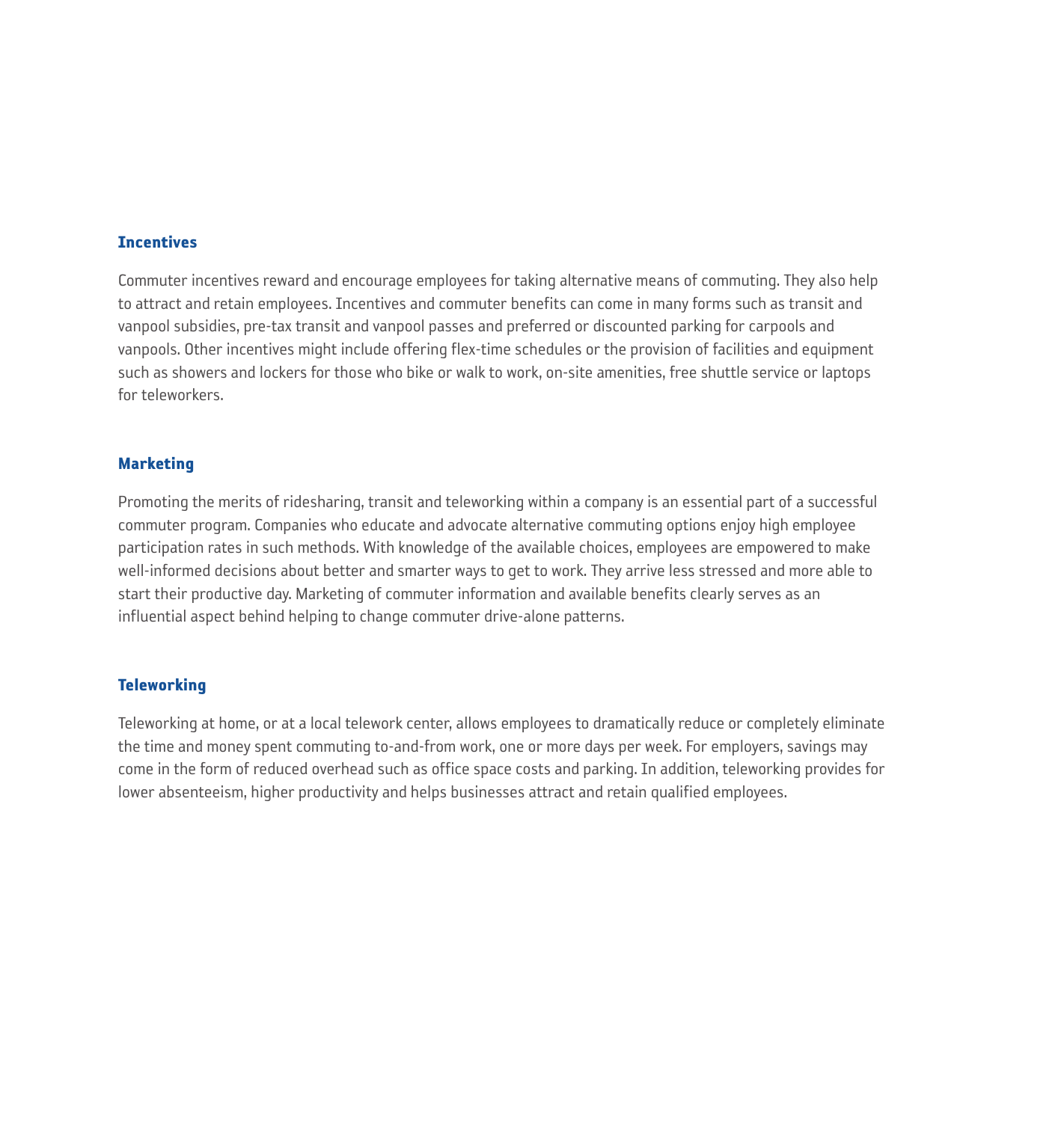Incentives Award The Cadmus Group Bethesda, MD

Cadmus offers a \$100 bicycle subsidy and all employees may telework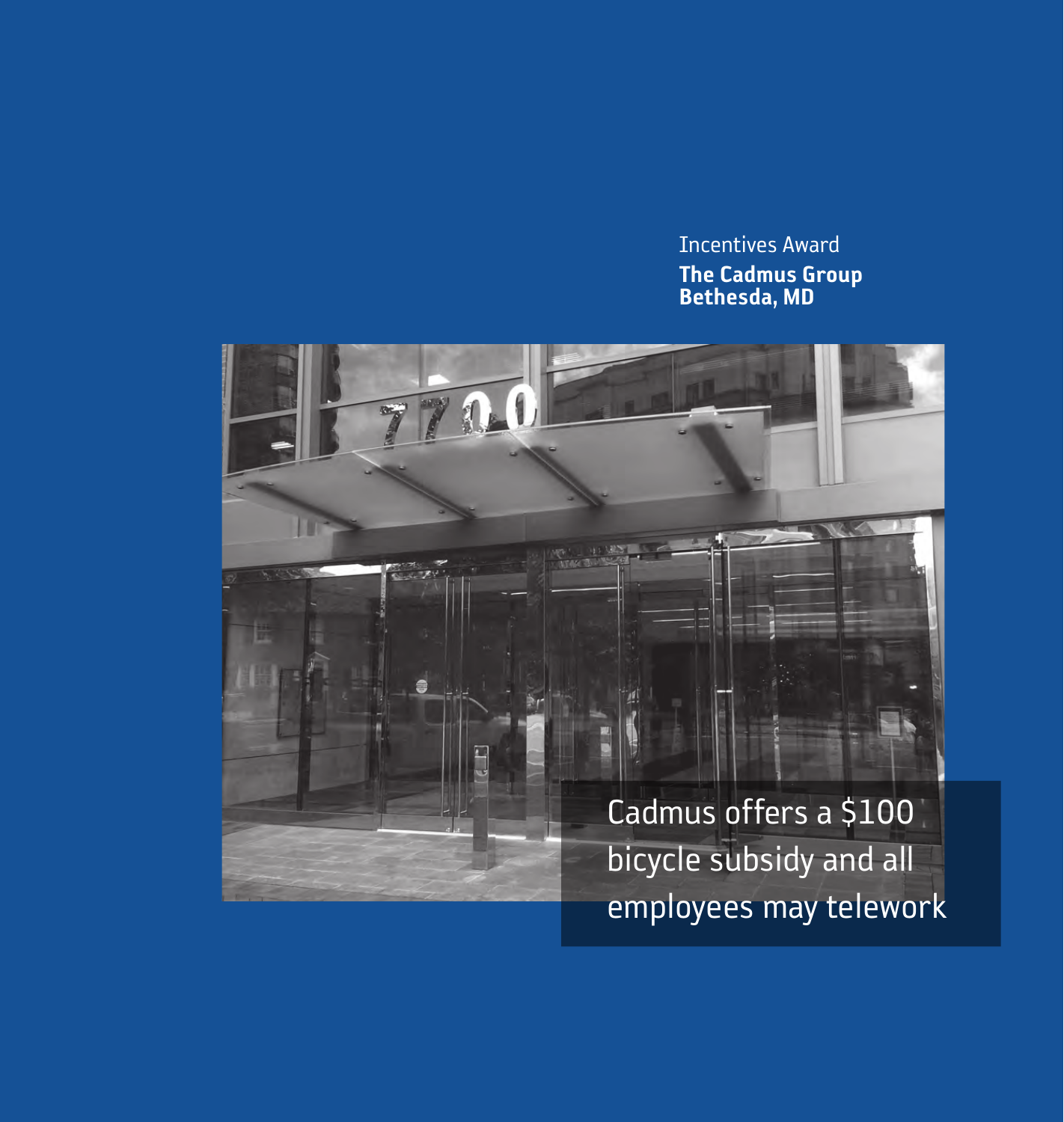Founded in 1983, The Cadmus Group is a leading employee-owned environmental and energy consulting firm with offices located across the country. In 2006, Cadmus adopted its commuter benefits program offering its employees a wide range of alternative commuting incentives designed to accommodate an employee's individual needs while minimizing the reliance on automobiles. Of its 83 employees at two Washington metropolitan area work sites, 80 percent have found alternatives to drive-alone commuting; nearly half (46 percent) use mass transit, another 26 percent telework or use flextime, 21 percent bike or walk to work, and 8 percent carpool or vanpool.

Cadmus offers a transit subsidy as an incentive for employees to use public transportation. Participating employees receive up to \$160 a month for transit expenses pretax. In addition, Cadmus offers a shuttle service from the Bethesda Metro station to the Bethesda office.

To encourage employees to bike to work, Cadmus offers a \$100 bicycle subsidy at the beginning of each fiscal year. Employees can use the funds towards the purchase of a bicycle, bike equipment or repairs. Cadmus also provides on-site lockers and shower facilities, as well as bike racks installed in safe locations for long-term storage.

Pending approval by a supervisor, all employees have the opportunity to telework and have access the company server from home. All employees are also eligible to participate in a compressed work schedule. The success of The Cadmus Group's commuter benefits program has equated to a reduction of 377,000 vehicle miles traveled per year, and a savings of 19,040 gallons of fuel annually.

# CADMUS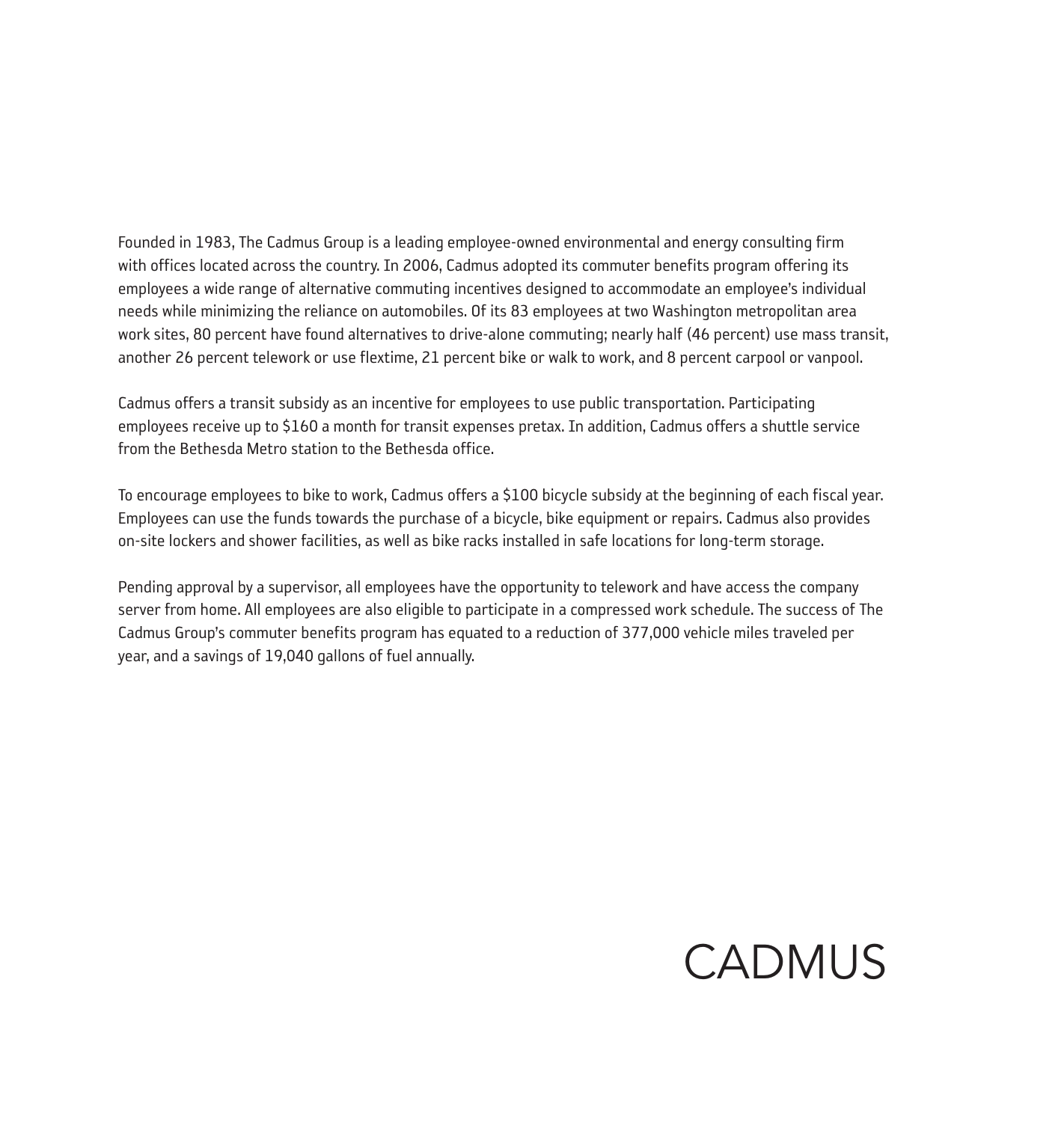The U.S. Food and Drug Administration (FDA) is the division of the United States Department of Health and Human Services that is responsible for protecting and promoting the public's health through the regulation and supervision of food and drug safety. Of FDA's 5,800 employees, over 500 vanpool or carpool, and more than 250 use transit. In addition, more than 2,500 telework an average of five plus days per month. FDA began promoting its commuter benefits program due to the lack of sufficient parking spaces at its White Oak Campus.

As part of its marketing efforts, FDA uses both old and new methods to promote transportation alternatives. Commuter information tables in the cafeteria allow face to face contact with employees. The FDA also communicates regularly through email blasts to employees, announcing new alternative commute options, bus schedules, new vanpools forming, and current vanpools with vacancies. Another tried and true method of getting the word out is the traditional cork bulletin board, which displays the latest transportation activity. FDA also supports the use and formation of vanpools by providing on-campus vanpool driver training.

Every two weeks, FDA's Employee Transportation Coordinator conducts new employee orientations, with a presentation highlighting information on the Commuter Connections ridematching and Guaranteed Ride Home programs, van and carpools, and bicycling. In addition, employees are given information on bus routes and shuttle buses that the FDA operates to and from various Metro stations.

To encourage bus use as a cost-effective and flexible commuting option, FDA provides all new employees with complimentary trial bus tickets. All vanpool and transit riders are eligible to receive the federal transit subsidy of \$130 per month. The FDA accommodates bicyclists and those who walk to work by offering shower facilities and convenient bike racks, and all FDA shuttle buses are bike-rack equipped. FDA employees have the option of a compressed work schedule and scheduled telework as authorized by their managers.

As evidence of success, the FDA program has seen an increase in the number of vanpools, up 24% to 44 by the end of 2013. In large part due to FDA's tireless marketing efforts, employees reduce 10,130,450 vehicle miles traveled per year, and save 511,639 gallons of gasoline annually.

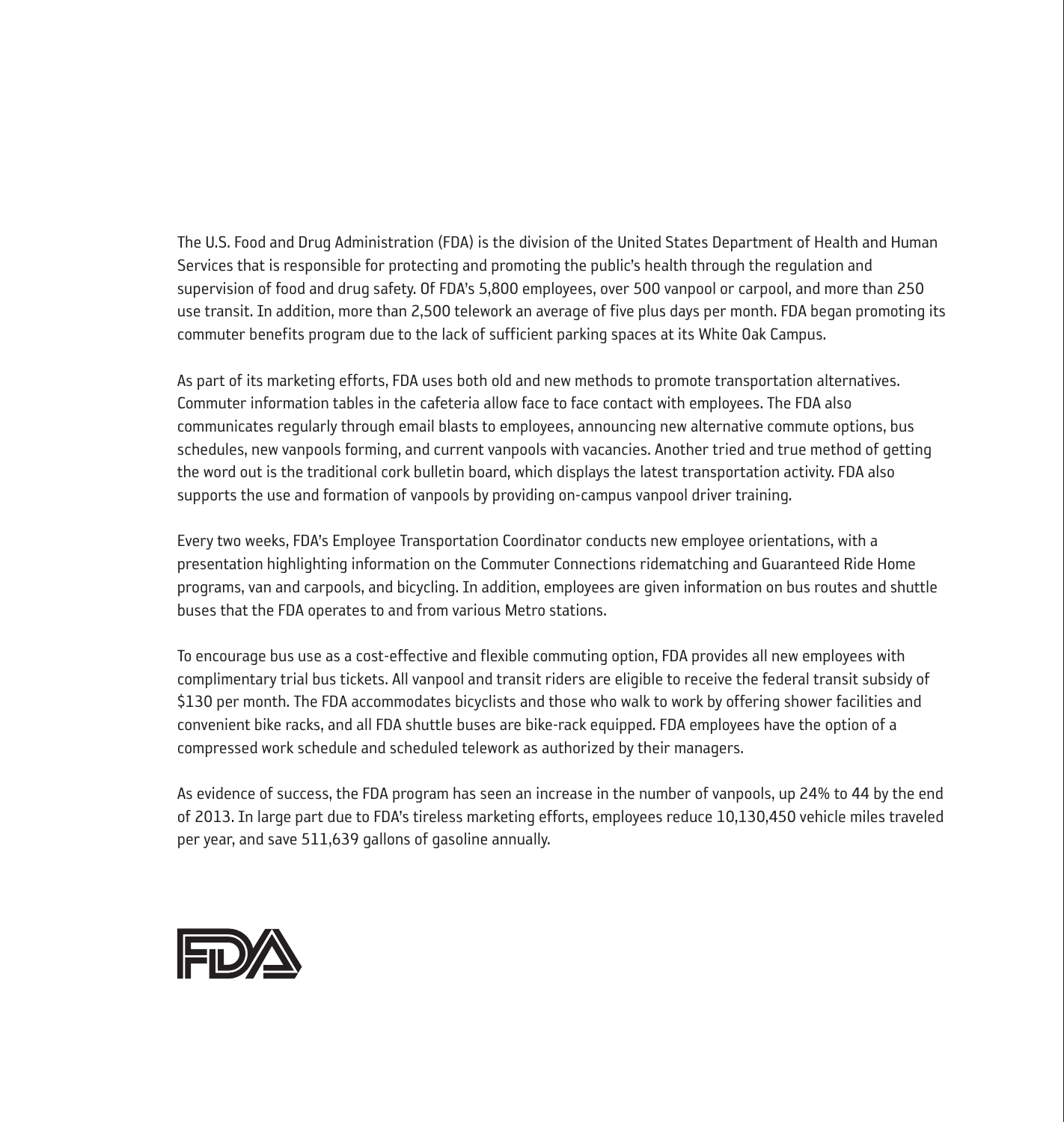Marketing Award U.S. Food and Drug Administration White Oak, MD

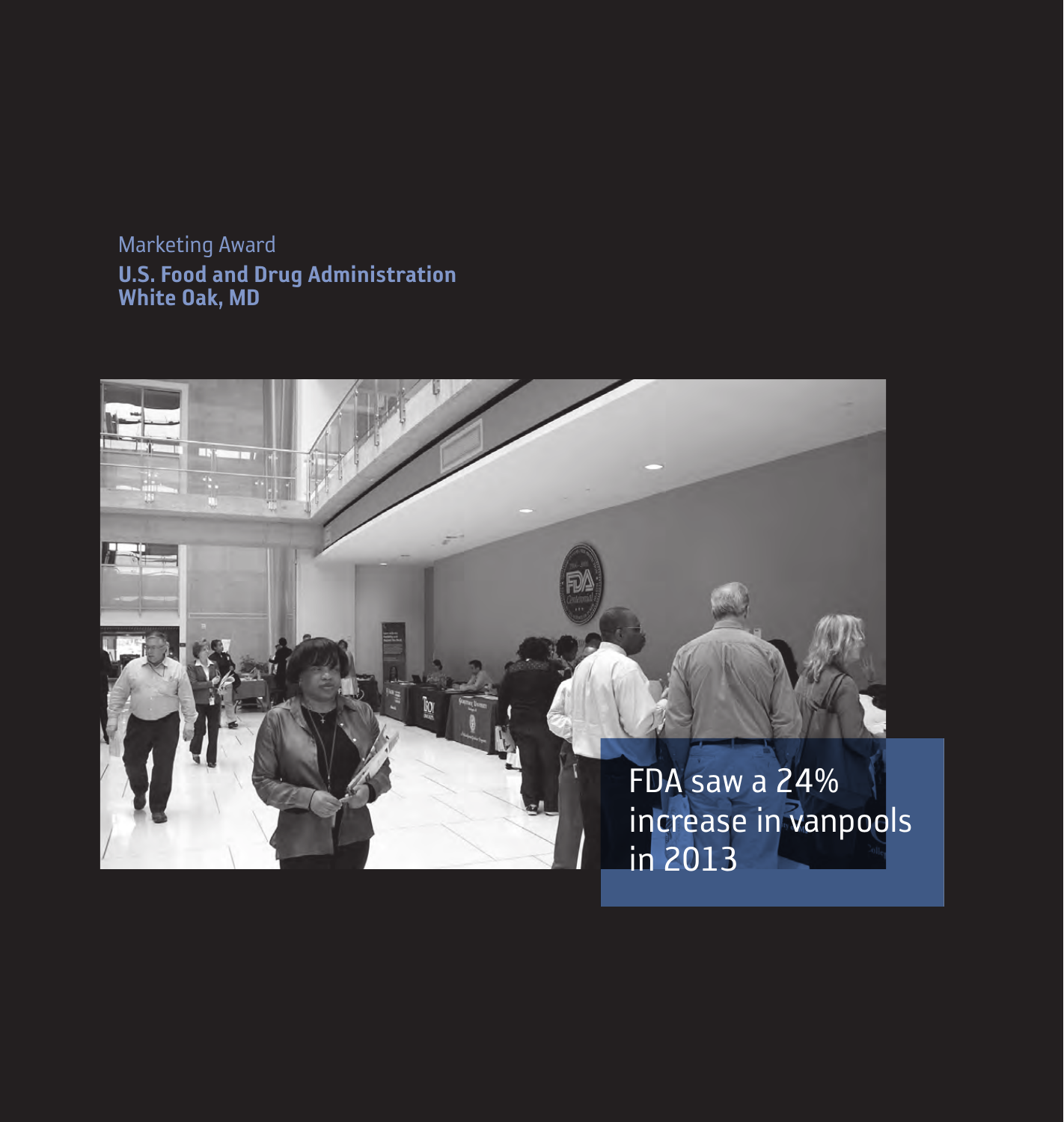## Telework Award USDA Forest Service Washington, DC



resulted in eco-friendly meeting, collaboration sessions and operations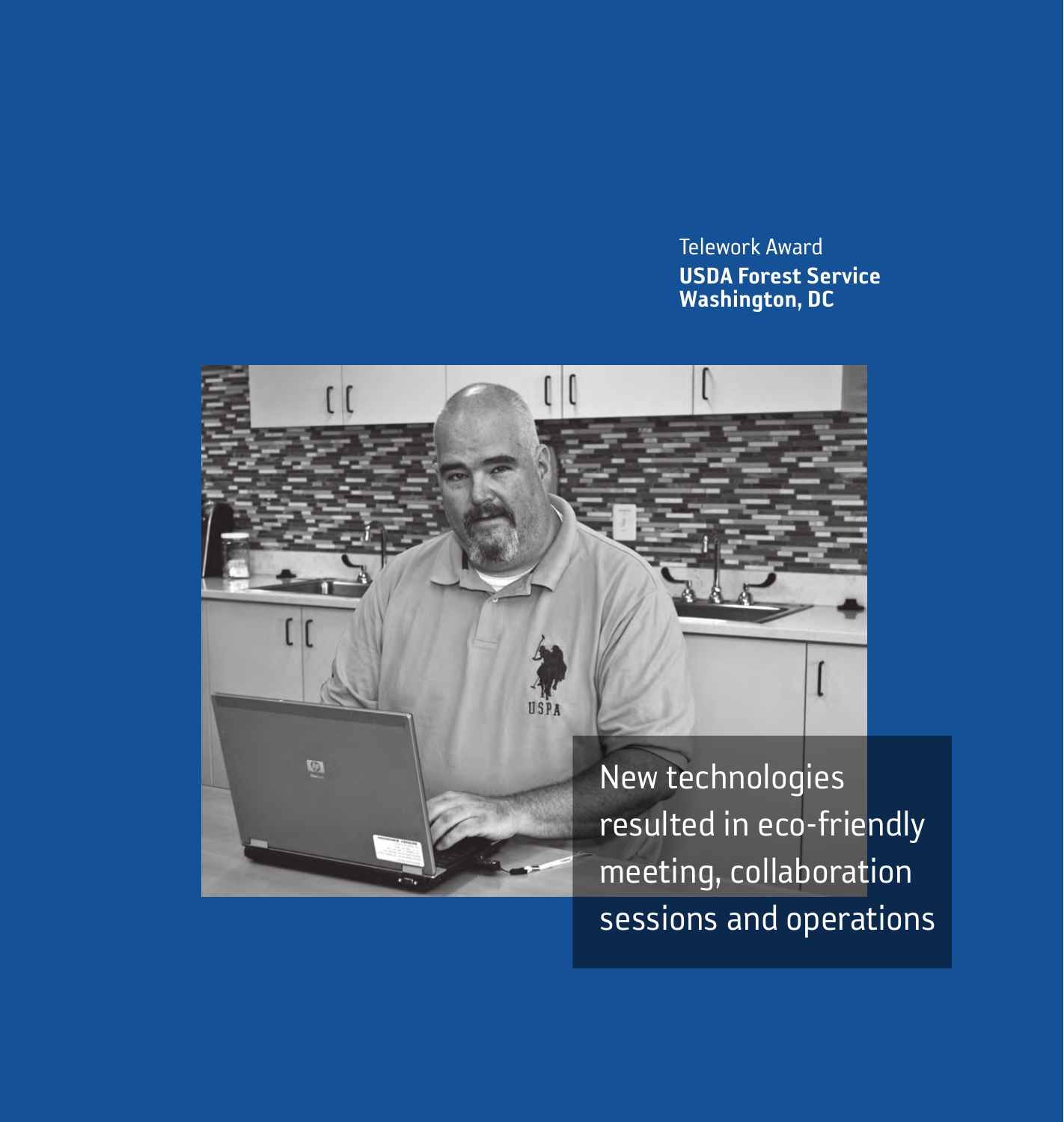The USDA Forest Service is an agency under the U.S. Department of Agriculture that administers the nation's 155 national forests and 20 national grasslands that encompass 193 million acres. Of its 666 employees in the Washington metro area, 310 (47%) participate in the telework program on an average of six days per month. In addition, 190 employees (29%) are equipped and prepared to telework in special situations such as inclement weather.

In 2011, in an effort to care for the land and environment and reduce their carbon footprint, the USDA Forest Service started its telework program. Previously, the agency's Washington employees traveled among offices in four facilities located in Washington and Rosslyn, VA. A merging of locations made the newly renovated historic Sidney Yates Building the new home of the USDA Forest Service. The consolidation of offices not only reduced leasing costs by \$5 million annually, it also eliminated \$200,000 per year as shuttle services are no longer needed between work sites.

Mandatory telework training sessions through AgLearn, a program that lays out responsibilities and benefits of the telework program, included training that upon completion, identifies those employees eligible to telework. Teleworkers are provided with equipment to perform their jobs from home offices, including laptops and Voice over Internet Protocol, or "softphones," that plug into laptops and receive calls from other remote locations.

To ensure all employees fit comfortably within the reduced office space, the agency expects at least 30 percent of its employees to telework on a regular basis. New technologies, both in the offices and available for mobile commuting, have resulted in more employees considering a variety of eco-friendly options for meetings, collaboration sessions, and daily operations.

In 2013, the program's success can be measured by the increase in telework hours, as that figure has nearly doubled from 3,700 hours to 7,300 within a year. As a result of its telework program, The USDA Forest Service has shown a reduction of 815,000 vehicle miles traveled per year and saves 41,161 gallons of gasoline annually.

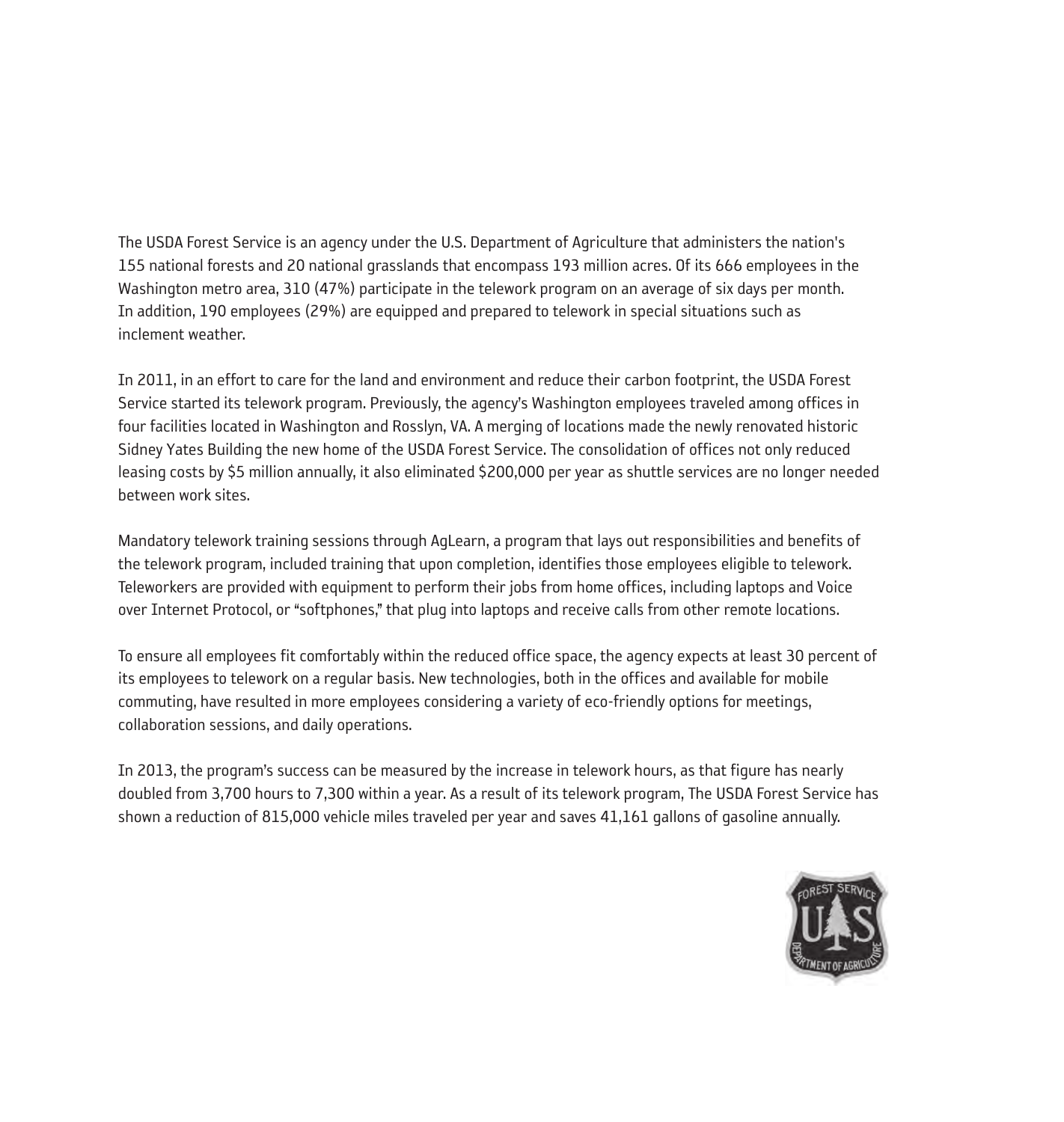The Employer Services Sales Team Achievement Award is given to the Commuter Connections Employer Services sales team that has most successfully met its goal of partnering with employers to develop and expand commute benefit offerings. There are a total of ten Employer Services sales teams with twenty-nine full time equivalent representatives in the Washington metropolitan region who cultivate and support employer based transportation programs. The TPB's Commuter Connections program is pleased to honor the Potomac and Rappahannock Transportation Commission (PRTC) with the Employer Services Sales Team Achievement Award. During the past year with a full time sales staff equivalent of one representative, over 1,200 contacts were made with employers within Prince William County and thirteen meetings were held. As a result, PRTC's Employer Services Program has added thirty-five new clients of various levels and expanded their total list of high-impact employer commute programs to fourteen. The Prince William County sales team also attends employer transportation fairs and related on-site events, and conducts seminars and workshops. Selection of the 2014 Sales Team Achievement award recipient was based on information provided by the Employer Services sales teams as part of their required monthly reports to COG/TPB, and through on-going database verifications.

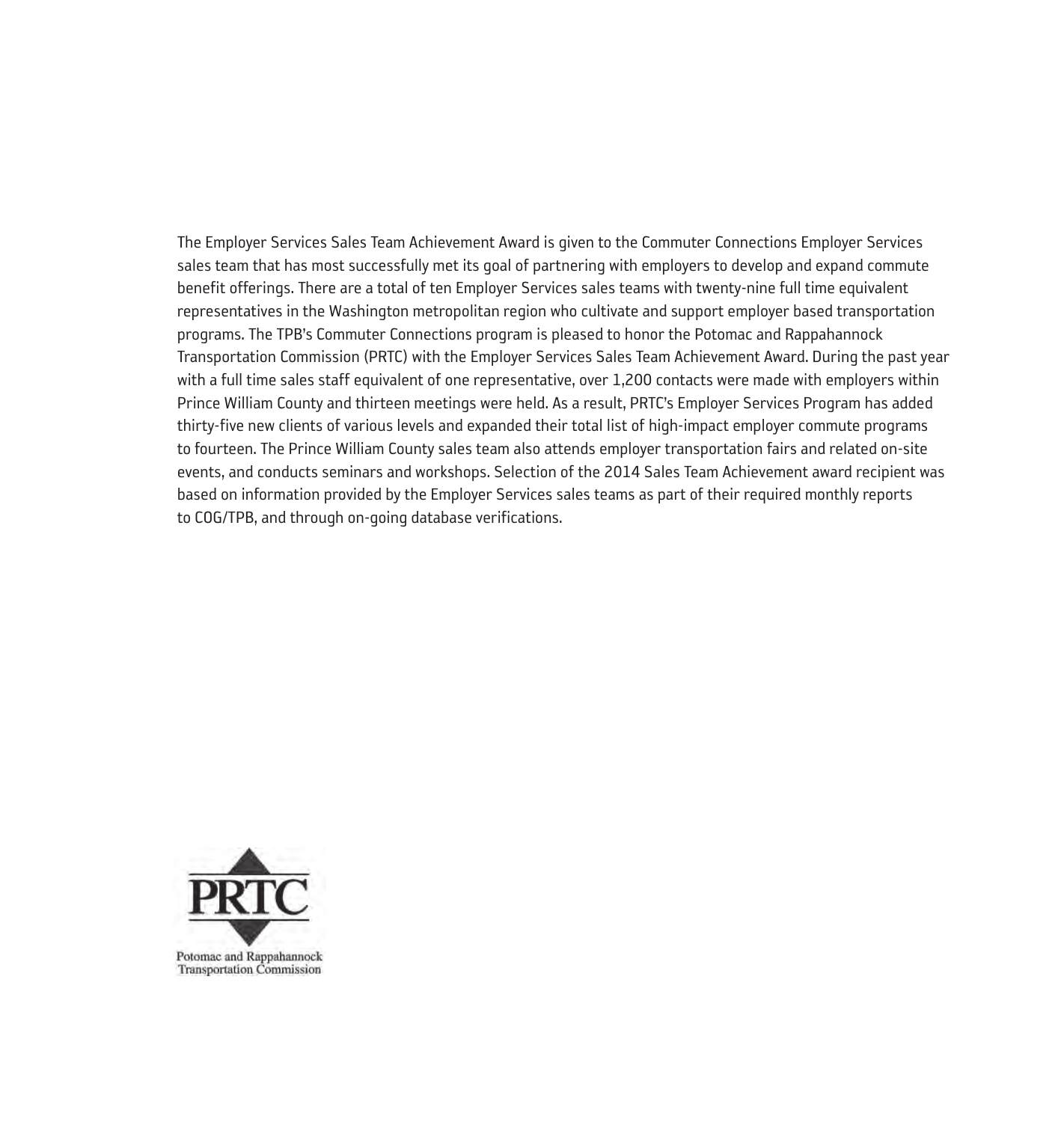Employer Services Sales Team Achievement Award Potomac and Rappahannock Transportation Commission

> Over 1,200 contacts were made with employers within Prince William county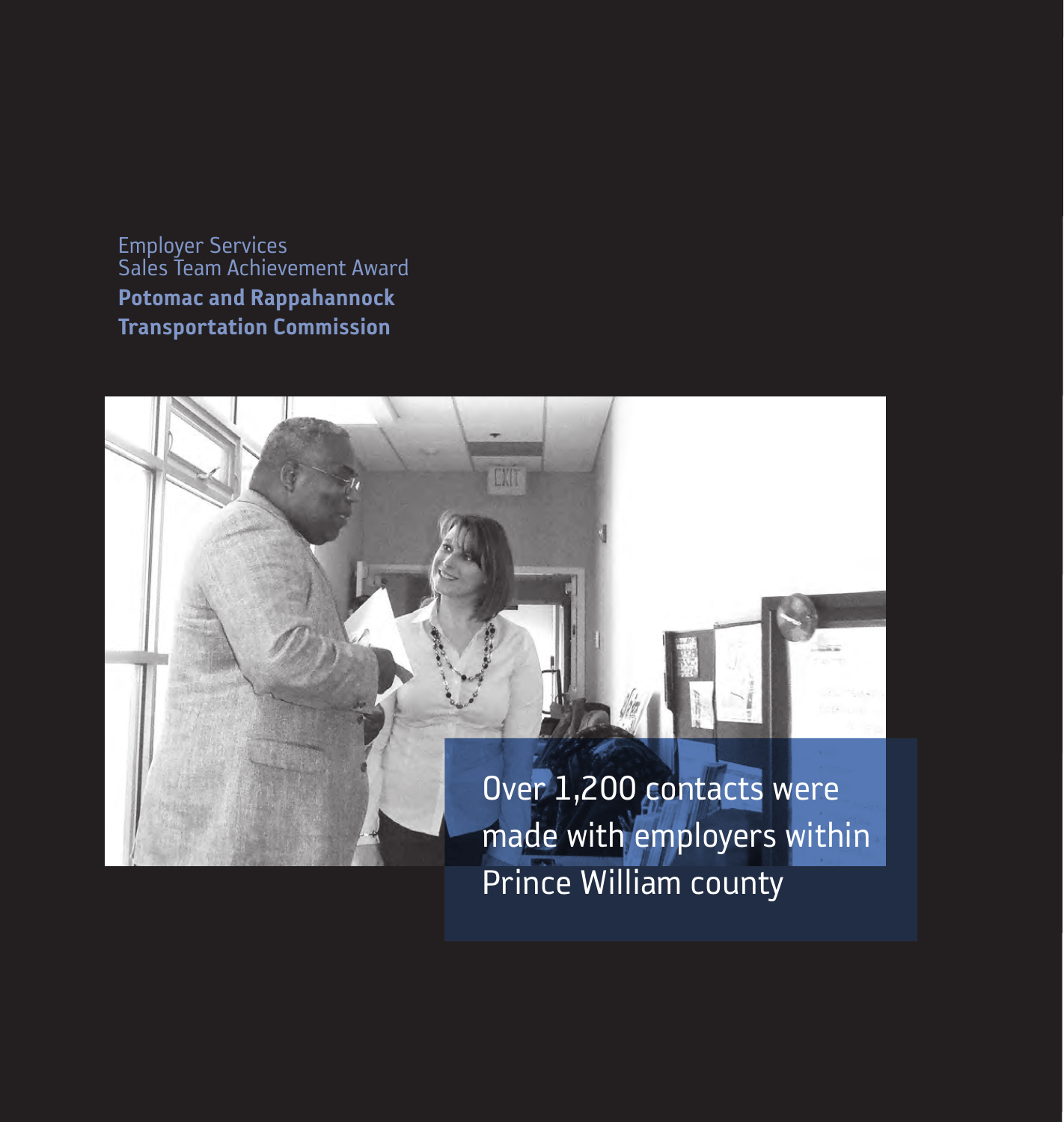Employer Services Organization Achievement Award Virginia Megaprojects Virginia Department of Transportation Virginia Department of Rail and Public Transportation

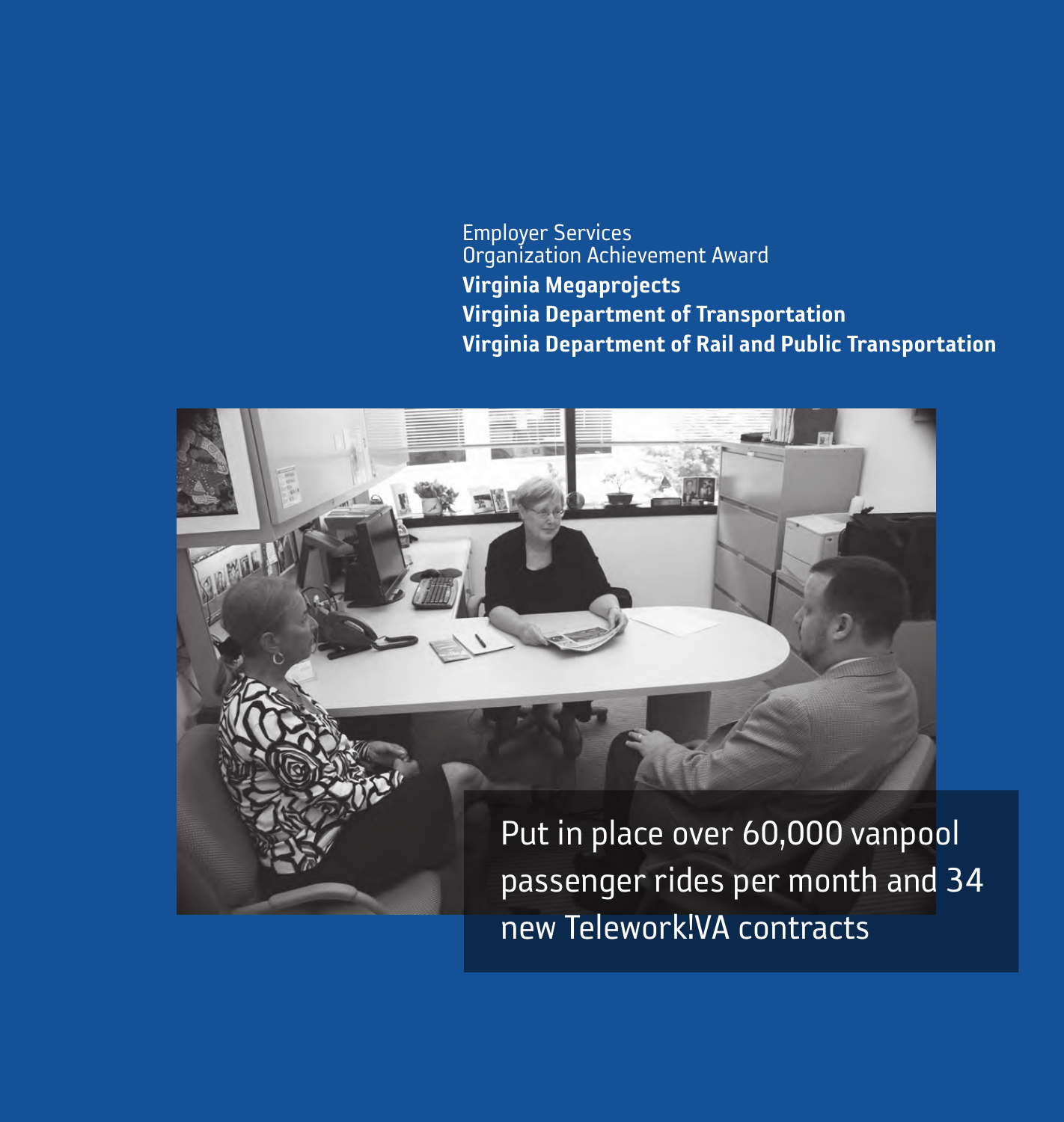Over the last five years, despite major construction projects in Northern Virginia, traffic congestion has been manageable and auto accidents minimal. This is in part due to the efforts of the Virginia Megaprojects Employer Solutions Team.

The three-person team was formed in June 2008 to help mitigate potential gridlock due to construction of the I-495 Capital Beltway Express Lanes and Dulles Metrorail projects. With 112,000 commuters traveling into Tysons each day, the potential for the twelfth largest employment center in the country to be stuck in constant traffic snarls was great. The Solutions Team was formed to help employers continue to operate as normally as possible during the adversity, by offering transportation options that would make working in the area more palatable for employees. The team set clear-cut goals and related objectives to persuade employers to help change engrained employee commute habits.

The Employer Solutions Team held 275 new employer meetings, 547 follow-up meetings, participated in 124 on-site transportation fairs and employer events, and held 266 vanpool meetings. Their diligence put in place over 60,000 vanpool passenger rides per month, and signed 34 new Telework!VA contracts.

The efforts of the team have enabled employers in the Tysons area to either start or expand commuter benefit programs that have led to reductions in traffic congestion before, during and after the construction period. The Employer Solutions Team is sponsored through the Virginia Department of Transportation and the Virginia Department of Rail and Public Transportation.

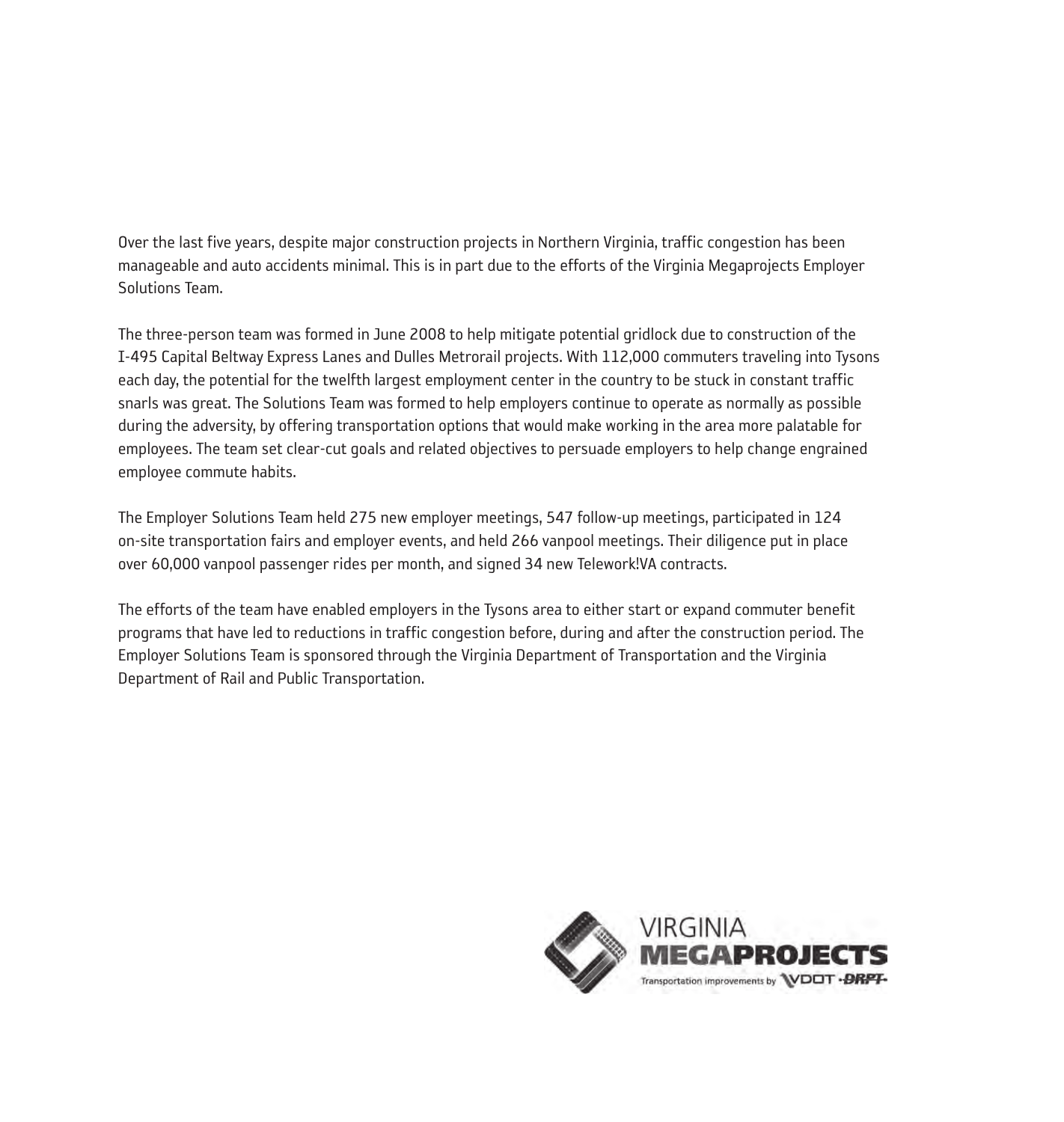#### Honorable Mention

Commuter Connections would like to acknowledge the following nominees with honorable mention:

Bethesda Urban Partnership - Bethesda, MD Chevy Chase Land Company - Chevy Chase, MD CohnReznick - Bethesda, MD Europ Assistance USA - Bethesda, MD HOK - Washington, DC MedImmune - Gaithersburg, MD **MITRE Corporation - McLean, VA** Wellness Corporate Solutions - Bethesda, MD

#### 2014 Awards Selection Committee

Hon. Patrick Wojahn,\* City of College Park Councilmember Mr. Lon Anderson, AAA Mid-Atlantic Mr. Daniel Marin, Council of Better Business Bureaus Mr. Jim Sebastian, District Department of Transportation Mr. Michael Weil, National Capital Planning Commission Mr. Joe Cox, National Institutes of Health Ms. Maxine Somerville, United Nations Foundation Ms. Lorraine Taylor, Washington Metropolitan Area Transit Authority

\* Committee chair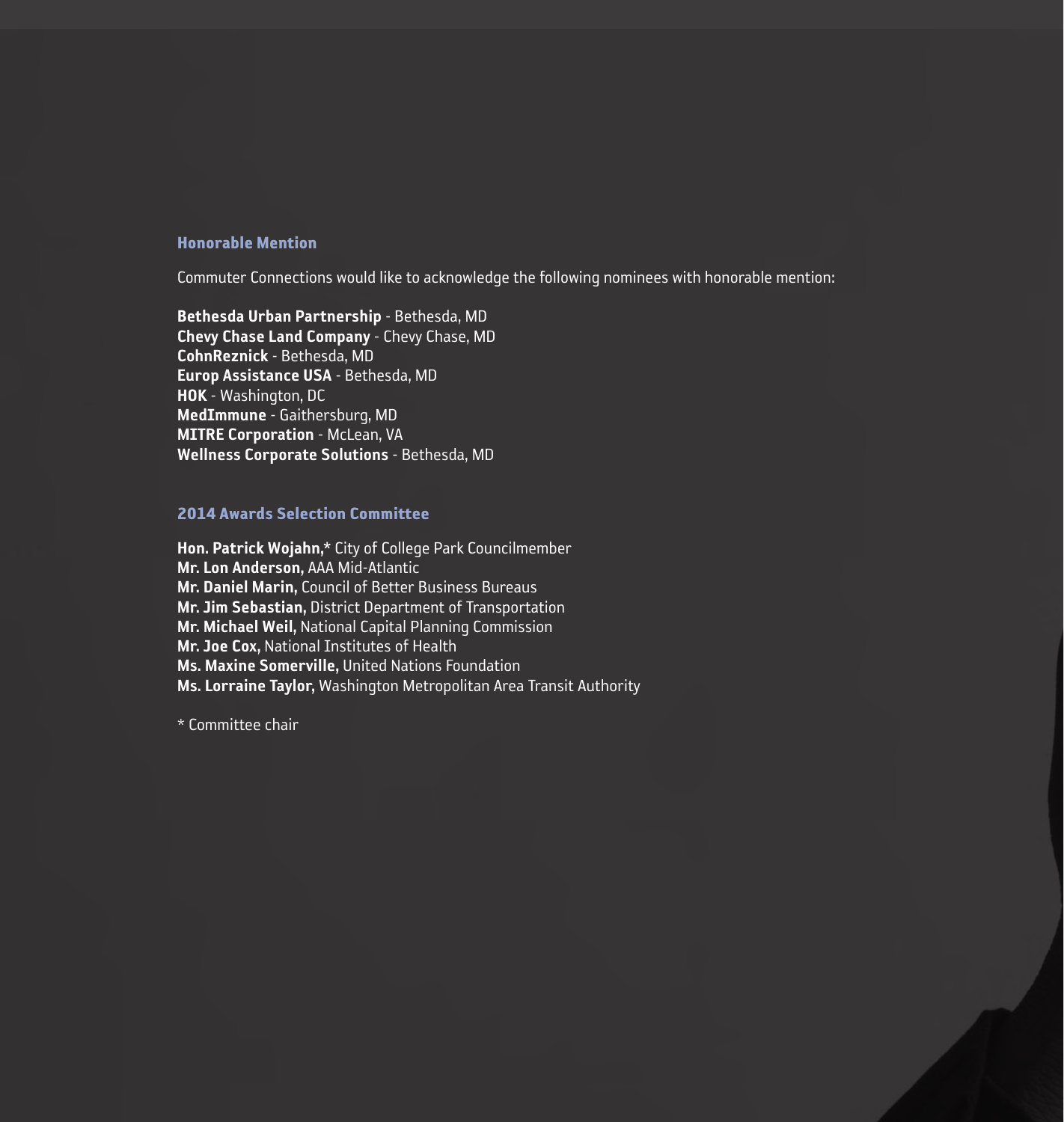#### About the National Capital Region Transportation Planning Board

The National Capital Region Transportation Planning Board (TPB) is the federally designated Metropolitan Planning Organization for the region, and plays an important role as the regional forum for transportation planning. The TPB prepares plans and programs that the federal government must approve in order for federal-aid transportation funds to flow to the Washington region.

Members of the TPB include representatives of local governments; state transportation agencies; the Maryland and Virginia General Assemblies; the Washington Metropolitan Area Transit Authority; and non-voting members from the Metropolitan Washington Airports Authority and federal agencies.

#### About Commuter Connections

Celebrating its 40th year, Commuter Connections is a network of Washington metropolitan commuter transportation organizations and is a program of the National Capital Region Transportation Planning Board at the Metropolitan Washington Council of Governments. Commuter Connections has been providing trusted ridematching services for carpools and vanpools since 1974 and, promotes transit, bicycling to work, telework and other alternatives to drive alone commuting, and offers the 'Pool Rewards and free Guaranteed Ride Home programs. Commuter Connections is funded by the District of Columbia, Maryland, Virginia and U.S. Departments of Transportation.

For more information about services and assistance available through Commuter Connections, call 800.745.RIDE (7433), (TDD) 202.962.3213 or visit commuterconnections.org.

#### How to Get Involved

Does your company offer, promote or support any of the following: transit benefits, ridesharing, telework, or bicycling? If so, apply for the 2015 Commuter Connections Employer Recognition Awards. Visit us at www.commuterconnections.org for more information.